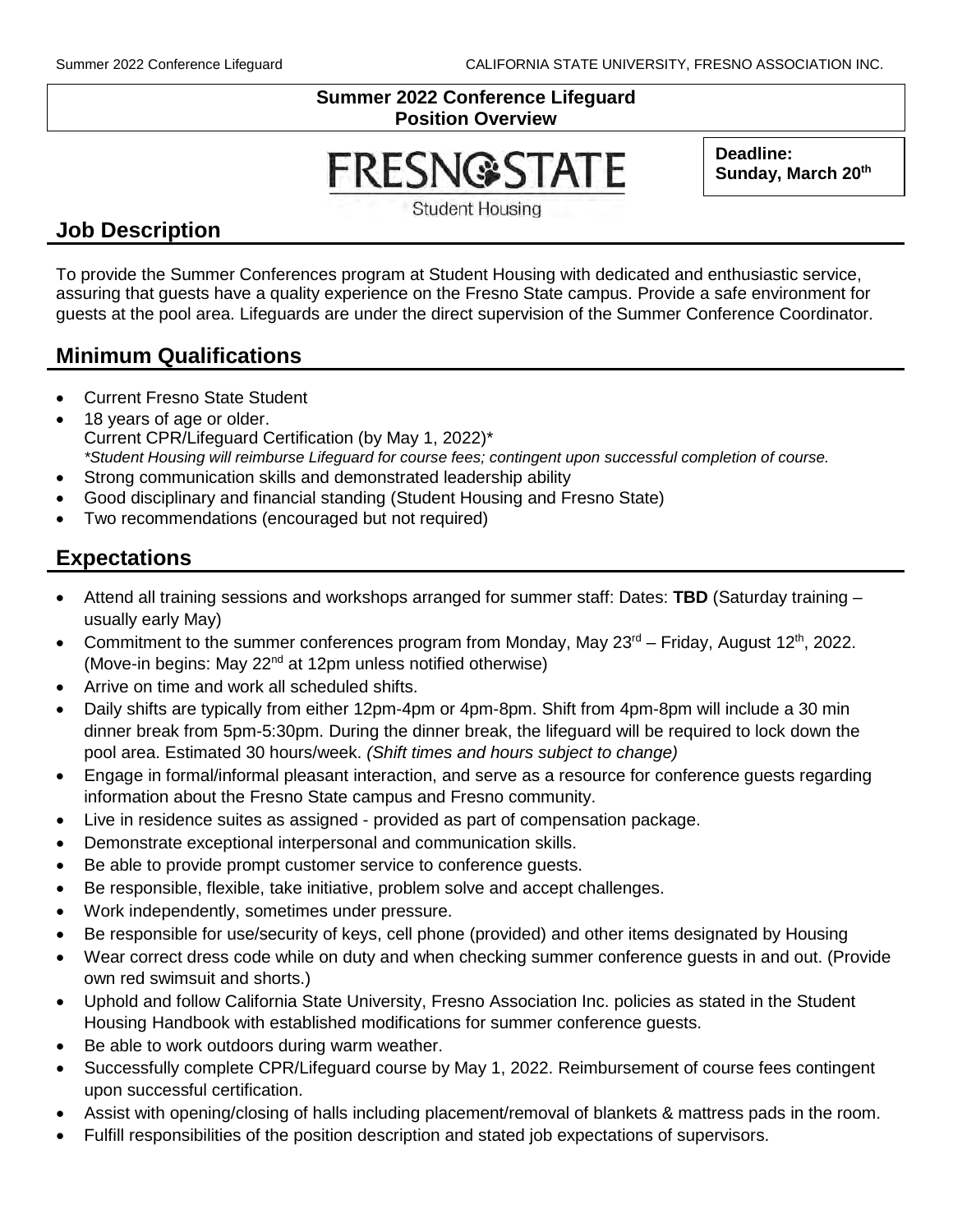## **Primary Responsibilities**

- Work closely with the Student Housing Public Safety Assistants to ensure safety of Summer Conference guests.
- Post and regularly update pertinent information at pool (Examples: policies, hours, reservations etc.)
- Be familiar and assist with housing emergency procedures (EARS), pool safety and emergency procedures, sleep in room provided at Student Housing every night except on scheduled days off (average 1-2 days per week) and be available for emergency calls related to injuries, health, weather, fire, and campus security (training provided).
- During lifeguard shifts: greet the guests, monitor pool area, enforce rules, and work with different age groups from a variety of diverse summer programs.
- Have the Lifeguard phone (provided) during all shifts at the pool.
- Be present for group reservations of the pool that you have been assigned to work.
- Lifeguards may be required to open and supervise the pool as early as 9:00am based on reservations.
- If needed, assist in checking guests in and out of residence halls, assist with the opening/closing of halls
- Assume duties and responsibilities as requested by the Summer Conference Coordinator.

## **Compensation**

- Room and Board:
	- Large single bedroom within a two- or three- bedroom furnished residence suite at Student Housing from Sunday, May 22<sup>nd</sup>, noon – Friday, August 12<sup>th</sup> at 5:00pm **(Dates Subject to Change)**
	- Meal plan provided at University Dining Hall during days and hours of operation.
	- Utilities paid, free streaming cable and internet service.
	- Use of Fitness Center, Outdoor Pool, and Computer Lab during open hours.
- Stipend:
	- New Lifeguards: Approximately \$2100 earned over the summer if no shifts are missed\*
	- Returning Lifeguards: Approximately \$2300 earned over the summer if no shifts are missed\*
	- Payroll disbursement dates: June  $7<sup>th</sup>$ , June 22<sup>nd</sup>, July  $7<sup>th</sup>$ , July 22<sup>nd</sup>, August 6<sup>th</sup>, August 20<sup>th</sup> \**In the event Summer Conferences end early, stipend payment may be modified*

#### *An initial employment offer and continued employment is contingent upon a satisfactory background investigation, and other applicable conditions.*

\*Due to the duties and irregular shift assignments, Summer Conference Lifeguards must receive advance permission from the Summer Conference Coordinator to hold another job or enroll in Summer Session courses. Other jobs and/or summer session courses must NOT interfere with the Summer Conference Lifeguard position responsibilities.

*\*2022-2023 Residential Life Staff may not be eligible for the final stipend amount (New and Returning) due to the required end date of August 1st. A limited number of RLS members will be eligible for hire. \*In the event Summer Conferences end early, final stipend payment may be modified.*

#### *Remove this coversheet before submitting your application*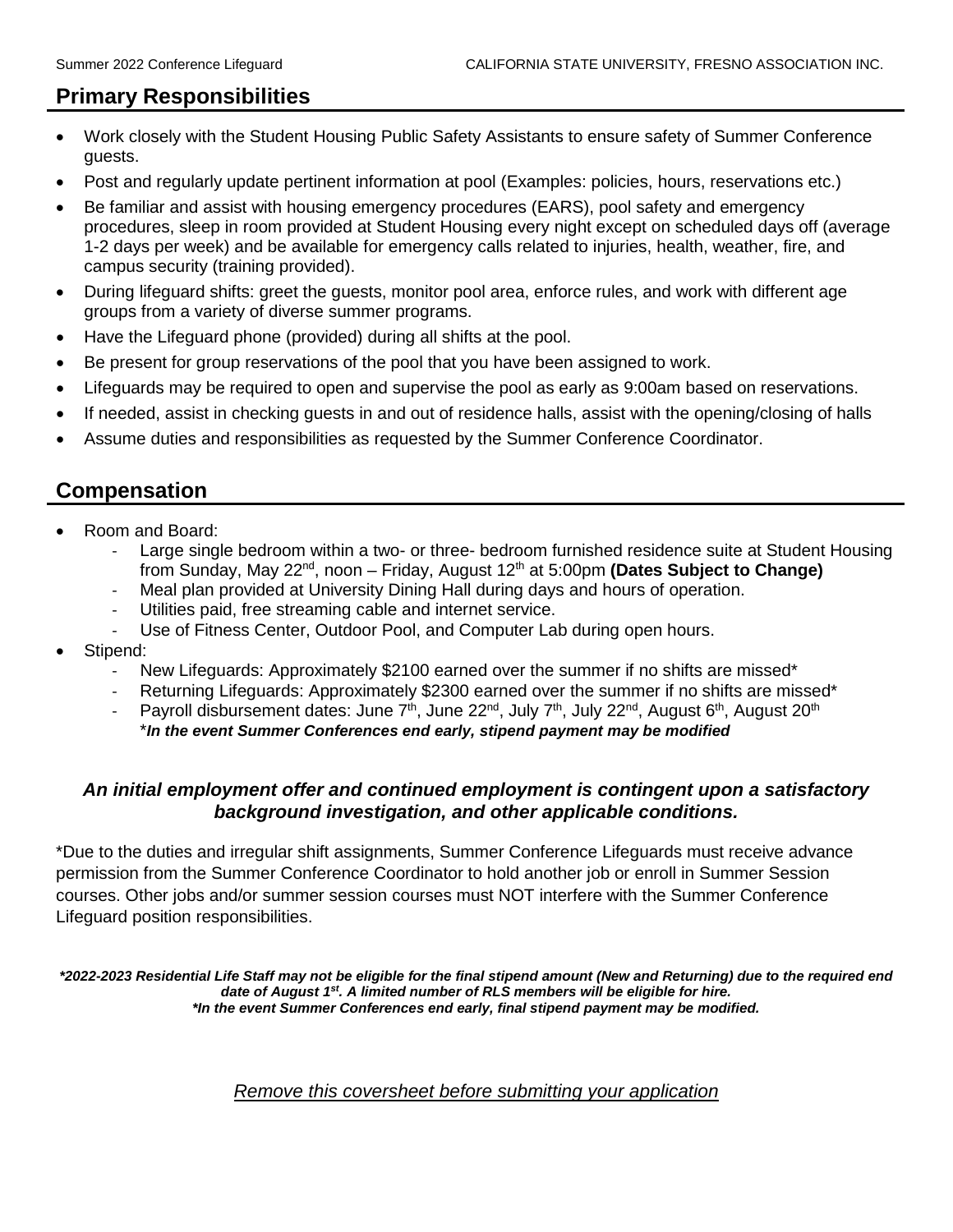# **Personal Information:**

| Please print legibly                                                             |              |                                                                                                                |
|----------------------------------------------------------------------------------|--------------|----------------------------------------------------------------------------------------------------------------|
| Name: Name:                                                                      |              | Fresno State ID#: University Presno State ID:                                                                  |
|                                                                                  |              |                                                                                                                |
|                                                                                  |              |                                                                                                                |
| Cumulative GPA _____________Expected Graduation Date: __________________________ |              |                                                                                                                |
| <b>Permanent Address:</b>                                                        |              |                                                                                                                |
| <b>Street Address</b>                                                            |              | Apt/Suite                                                                                                      |
| City                                                                             | <b>State</b> | Zip Code                                                                                                       |
| <b>Street Address</b><br>City                                                    | <b>State</b> | Check this box if your Local/On Campus Address is the same as your Permanent Address.<br>Apt/Suite<br>Zip Code |
| 1. Have you ever been employed at Student Housing? (Circle One)                  |              |                                                                                                                |
|                                                                                  | <b>YES</b>   | <b>NO</b>                                                                                                      |
| If yes, list the position(s) held and date(s) of employment:                     |              |                                                                                                                |
|                                                                                  |              |                                                                                                                |
| 2.<br>Fresno State, including Auxiliary departments?                             |              | Are you currently (or plan on being) employed, including with any other department or organization with        |
|                                                                                  | <b>YES</b>   | <b>NO</b>                                                                                                      |
| If yes, please explain:                                                          |              |                                                                                                                |
|                                                                                  |              |                                                                                                                |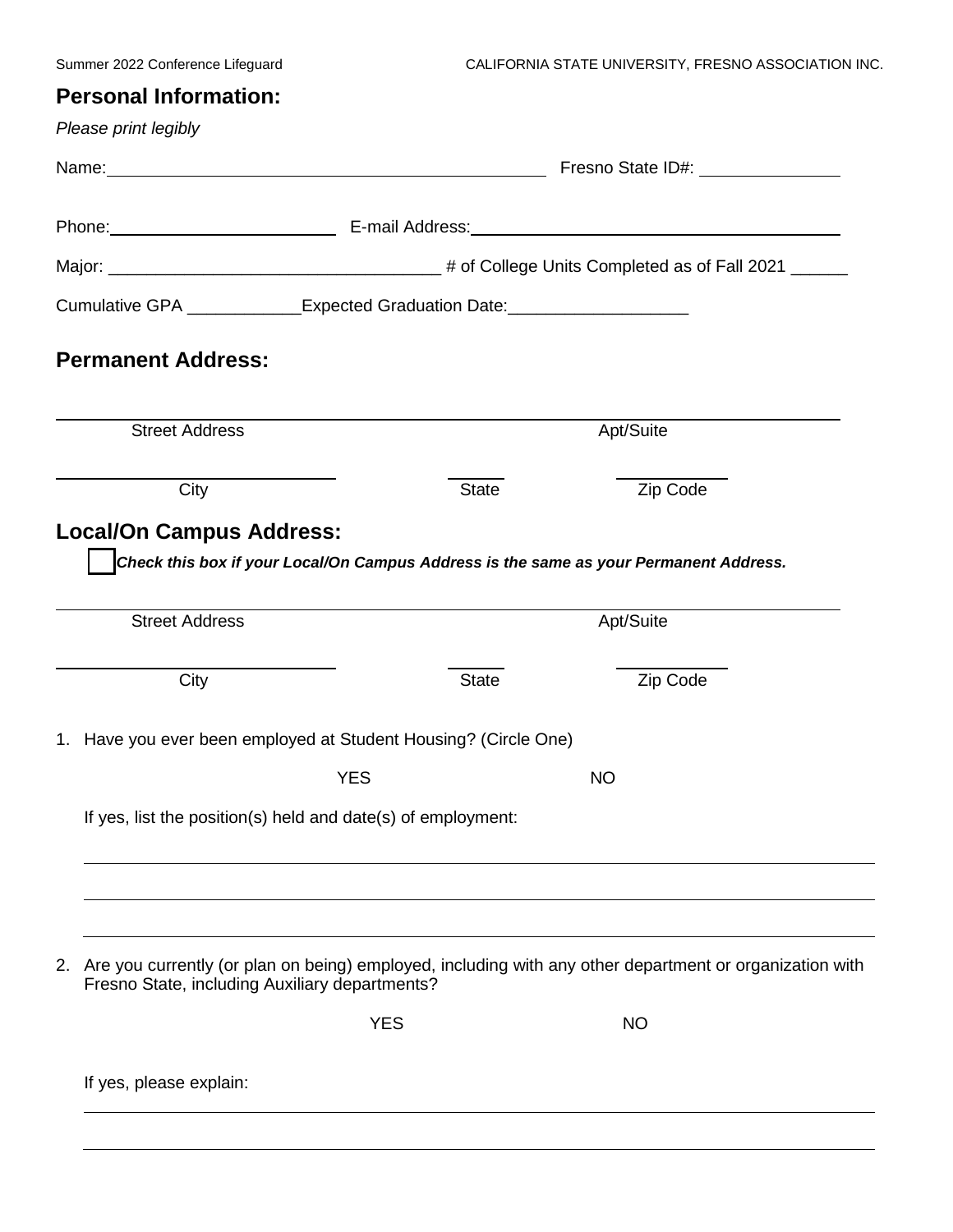3. Are you in good financial and disciplinary standing with: (Circle One)

| a) Fresno State:    | YES  | NO. |     |
|---------------------|------|-----|-----|
| b) Student Housing: | YES. | NO. | N/A |

If no, explain:  $\Box$ 

4. List other previous employers (at least two years), including any volunteer hours, and briefly describe the type of work performed:

5. Briefly describe any customer service experience you have provided in a volunteer or paid position:

6. List CPR/Lifeguard certification and expiration date OR circle below:

I understand that reimbursement for the CPR/Lifeguarding course is contingent upon successful certification. I also understand that my continued employment is contingent upon successful certification by May 1, 2022.

YES NO

7. Specifically describe any lifeguard and/or safety experience you have had in a volunteer or paid position.